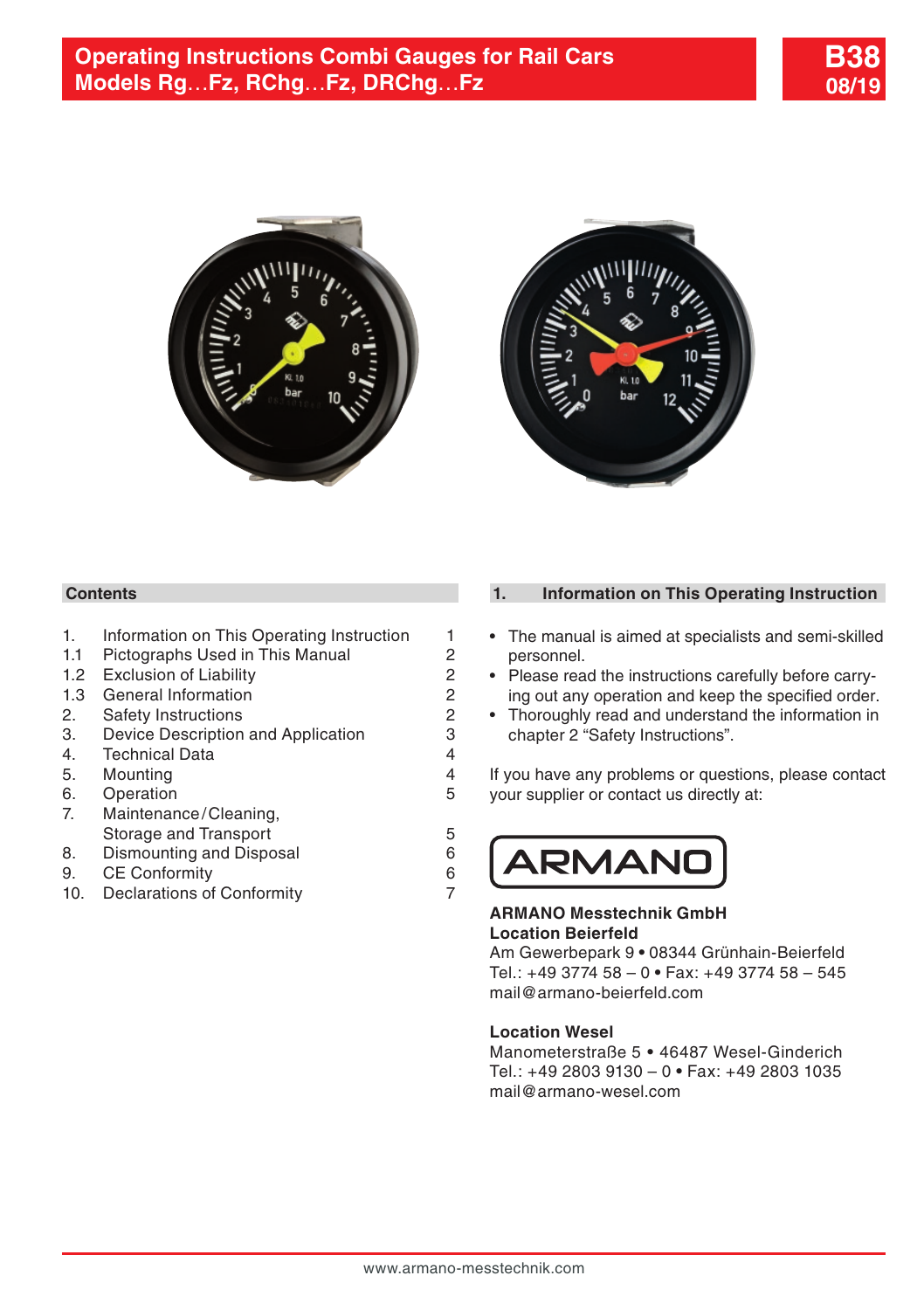#### <span id="page-1-0"></span>**1.1 Pictographs Used in This Manual**

In this manual, pictographs are used as hazard warnings.

Particular information, instructions and restrictions designed for the prevention of personal or substantial property damage:



**WARNING!** Is used to warn you against an imminent danger that may result in personal injury or death.

**IMPORTANT!** Is used to warn you against a possibly hazardous situation that may result in personal, property or environmental damage.

 **CAUTION!** Is used to draw your attention to important recommendations to be observed. Disregarding them may result in property damage.

Passages in the text containing **explanations, information or advice** are highlighted with this pictograph.



The following symbol highlights **actions** you have to conduct or

**instructions** that have to be strictly observed.

### **1.2 Exclusion of Liability**

We accept no liability for any damage or malfunction resulting from incorrect installation, inappropriate use of the device or failure to follow the instructions in this manual.

#### **1.3 General Information**

Please inspect the transport packaging and the delivered items immediately upon their receipt to determine their integrity and completeness.

The pressure gauges for rail cars are manufactured in accordance with the standards DIN EN 837-1 and, depending on the version, DIN 38 030.

They are applied in rail cars as well as other vehicles with air brake systems. Further information on the instruments can be found in the data sheets 1901 and 5901.

The following manual was composed with due care. It is not possible, however, to take into account all versions and possible cases of application in this operating instruction. If you have any questions regarding a special application, instruments, storage, mounting, operation or difficulties, please contact us as manufacturer or the distributor.

Please support us in improving this operating instruction. We will gladly accept your advice.

#### **2. Safety Instructions**



**IMPORTANT! Disregarding the respective regulations may result in severe personal injuries and/or property damage.**

Please read this operating instruction thoroughly before installing the device.

Disregarding the containing warnings, especially the safety instructions, may result in danger for people, the environment, and the device and the system it is connected to.

The device corresponds with the state of engineering at the time of printing. This concerns the accuracy, the operating mode and the safe operation of the device. In order to guarantee that the device operates safely, the operator must act competently and be conscious of safety issues.

The ARMANO Messtechnik GmbH provides support for the use of its products either personally or via relevant literature. The customer verifies that our product is fit for purpose based on our technical information. The customer performs customer and application specific tests to ensure that the product is suitable for the intended use. With this verification, all hazards and risks are transferred to our customers. Our warranty expires in case of inappropriate use.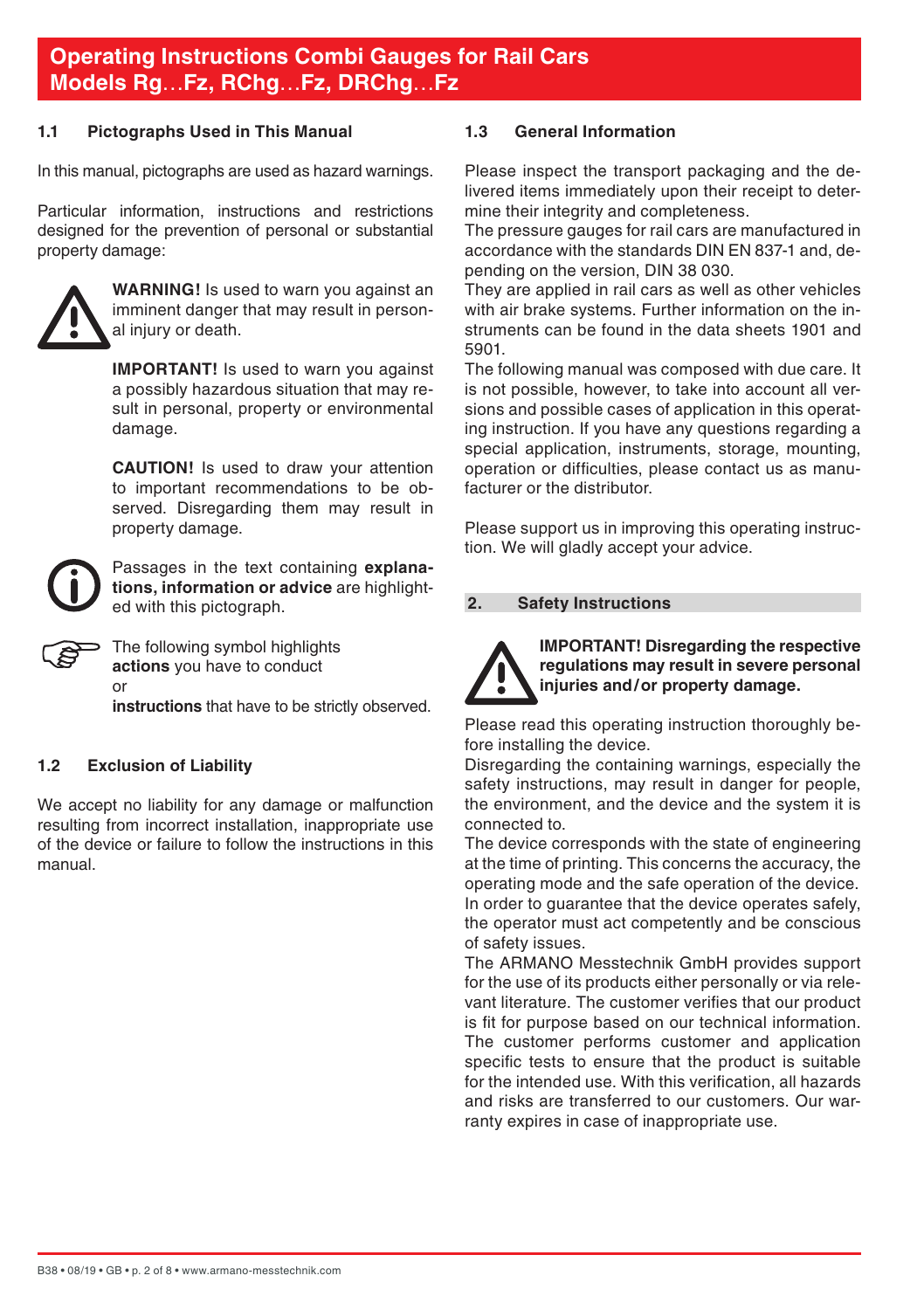## <span id="page-2-0"></span>**Qualified personnel:**

- The personnel that is charged for the installation, operation and maintenance of the instrument must hold a relevant qualification. This can be based on training or relevant tuition. The personnel must be aware of this manual and have access to it at all timos
- The electrical connection shall be carried out by a fully qualified electrician only.

## **General safety instructions:**

- $\tilde{\phantom{a}}$  In all work, the existing national regulations for accident prevention and safety at the workplace must be complied with. Any internal regulations of the operator must also be complied with, even if these are not mentioned in this manual.
- Use the instrument in its perfect technical condition only. Damaged or defective instruments need to be checked immediately and replaced if necessary.
- Only use appropriate tools for mounting, connecting and dismounting the device.
- Nameplates or other information on the device shall neither be removed nor obliterated, since otherwise any warranty and manufacturer responsibility expires.
- In order to ensure measurement accuracy and durability of the instrument and to avoid damage, the limit values indicated in the technical data have to be observed.
- In case of visible damage or malfunctions, the instrument must be put out of operation immediately.

## **Special safety instructions:**

Warnings, which are specifically relevant to individual operating procedures or activities, are to be found at the beginning of the relevant sections of this operating instruction.

The following safety equipment is included:

- Blow-out device in the back of the case
- Restrictor screw in the pressure inlet port
- Laminated safety glass
- Earth lug 6.3×0.8 for voltages >42 V

These safety devices are intended for the protection of the operator against flying parts in a case of damage, of a defective instrument or under overpressure. The safety equipment must not be removed! Modifications or other technical changes of the instrument by the customer are not permitted. Otherwise, you will lose your warranty.

Mounting and dismounting may only be carried out in an unpressurised and deenergised state. If the mains voltage exceeds 42 V, it is absolutely necessary to connect the earth lug.

## **3. Device Description and Application**



#### **Applications that are not explicitly listed as according to regulations, are improper to intended purpose!**

Combi gauges for rail cars were specially designed for the application in air brake systems.

The pressure gauges must only be operated and checked with compressed air with a quality of at least 3:4:3 according to ISO 8573-1.

Instrument models Rg…Fz and RChg…Fz are provided with one measuring unit for the indication of the operating pressure. Instrument models DRg…Fz and DRChg…Fz are provided with two independently working measuring units.

The measuring instruments are equipped with u-clamps for panel mounting and with direct and indirect lighting as combi gauges. Depending on the supplied specification, an instrument version with direct or indirect lighting only or without lighting is also available. Good readability is ensured by the reflex-reduced window.

The pressure connection is carried out via the connecting piece(s) according to EN 8434-1 (DIN 2353) with 24° cone. For a tube connection, cutting ring and union nut are available as accessory.

The restrictor screw in the pressure inlet port must not be removed as safety equipment.

A voltage of 24 V is required for direct lighting.

The direct lighting is optionally also available for voltages between 12 V and 110 V. In this case, an earth lug  $6.3 \times 0.8$  is mounted to the case as protection for the operator. It is absolutely necessary to connect this earth lug.

Light bulbs and LED lamps are consumables and can be ordered separately.

The indirect lighting is provided via light slits in the case, which transfer the central lighting of the control panel to the pressure gauge. The light slits are covered with a light guide ring in the case, which not only ensures perfect illumination of the dial but also functions as dust cover and intrusion protection.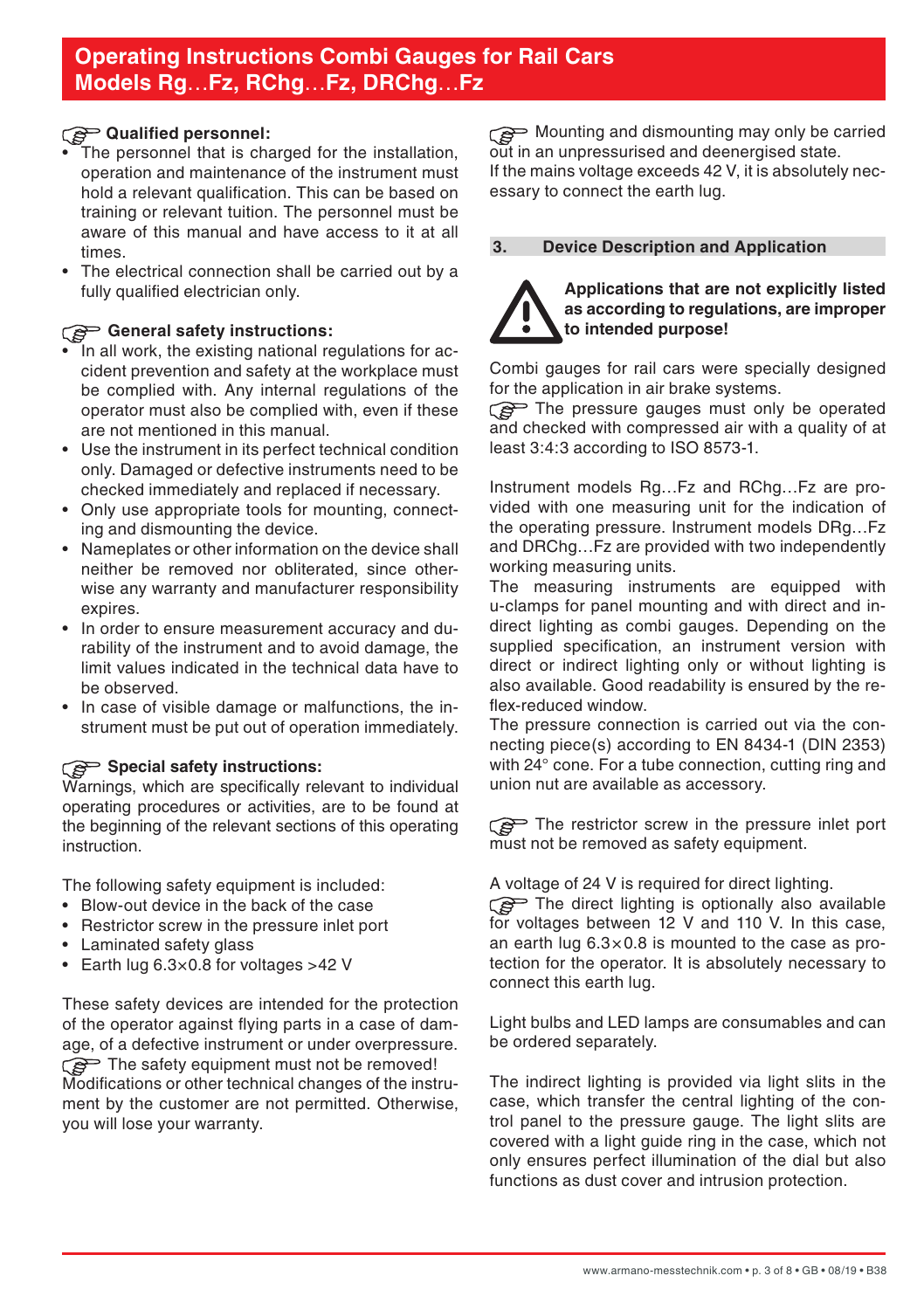## <span id="page-3-0"></span>**4. Technical Data**

| Application          | in closed rooms                |
|----------------------|--------------------------------|
| Case configuration   | rm                             |
| Mounting             | into the panel with u-clamps   |
| Required connection  | pressure and operating voltage |
| Degree of protection | IP54 in front of the panel     |
| Ambient temperature  | $-40/+60$ °C (-40/+140 °F)     |
| Special version      | $-50/+60$ °C ( $-58/+140$ °F)  |

| <b>NCS</b> | Case Ø<br>in mm | Panel<br>cut out Ø<br>in mm | <b>Process</b><br>connection |
|------------|-----------------|-----------------------------|------------------------------|
| 60         | 59              | $61 + 0.5$                  | L6                           |
| 80         | 79              | $81 \pm 0.5$                | L10                          |
| 100        | 99              | $102 + 1$                   | L10                          |
| 125        | 125             | $128 + 1$                   | L10                          |

### **5. Mounting**

#### **Prior to mounting, please check the following aspects:**

- Are the goods undamaged and complete?
- Do the goods match the shipping documents?
- Is the instrument suitable for the case of application?
- Does the process connection comply with the requirements?
- Does the adjustment position of the pressure gauge comply with the inclination of the control panel?
- Does the integrated lighting comply with the onboard voltage?
- Is an earth lug available for voltages >42 V?

### **Mounting into the control panel:**

- $\rightarrow$  Remove the clamp(s) by loosening the thin or wing nut(s).
- $\rightarrow$  Insert it into the panel.
- $\rightarrow$  Reattach the clamp(s), fit the thin or wing nut(s) and tighten it/them hand-tight.
- $\rightarrow$  Tighten the thin nut(s) with a spanner (WAF 22) by one turn.



 The thin nuts at the case must not be removed. They also must not be used for holding up while tightening the clamp. Otherwise, the measuring unit within the device might be damaged, which might falsify the indication.

The pressure connections are manufactured according to DIN EN ISO 8434-1. Its mounting as tube connection or hose connection (pre-assembled screwed connecting piece) is described in detail in the annex of this standard.

## **Pressure connection for tube connection:**

- $\rightarrow$  Place the union nut(s) onto the right-angled deburred tube end(s).
- $\rightarrow$  Slide the cutting ring(s) with the cutting edge towards the tube end(s).
- $\rightarrow$  Tighten the tube connection(s) at the connection(s) manually.
- $\rightarrow$  Tighten the union nut(s) by 1½ turns while holding up the pressure gauge connecting piece with a second spanner (WAF 8 for L6 or WAF 13 for L10).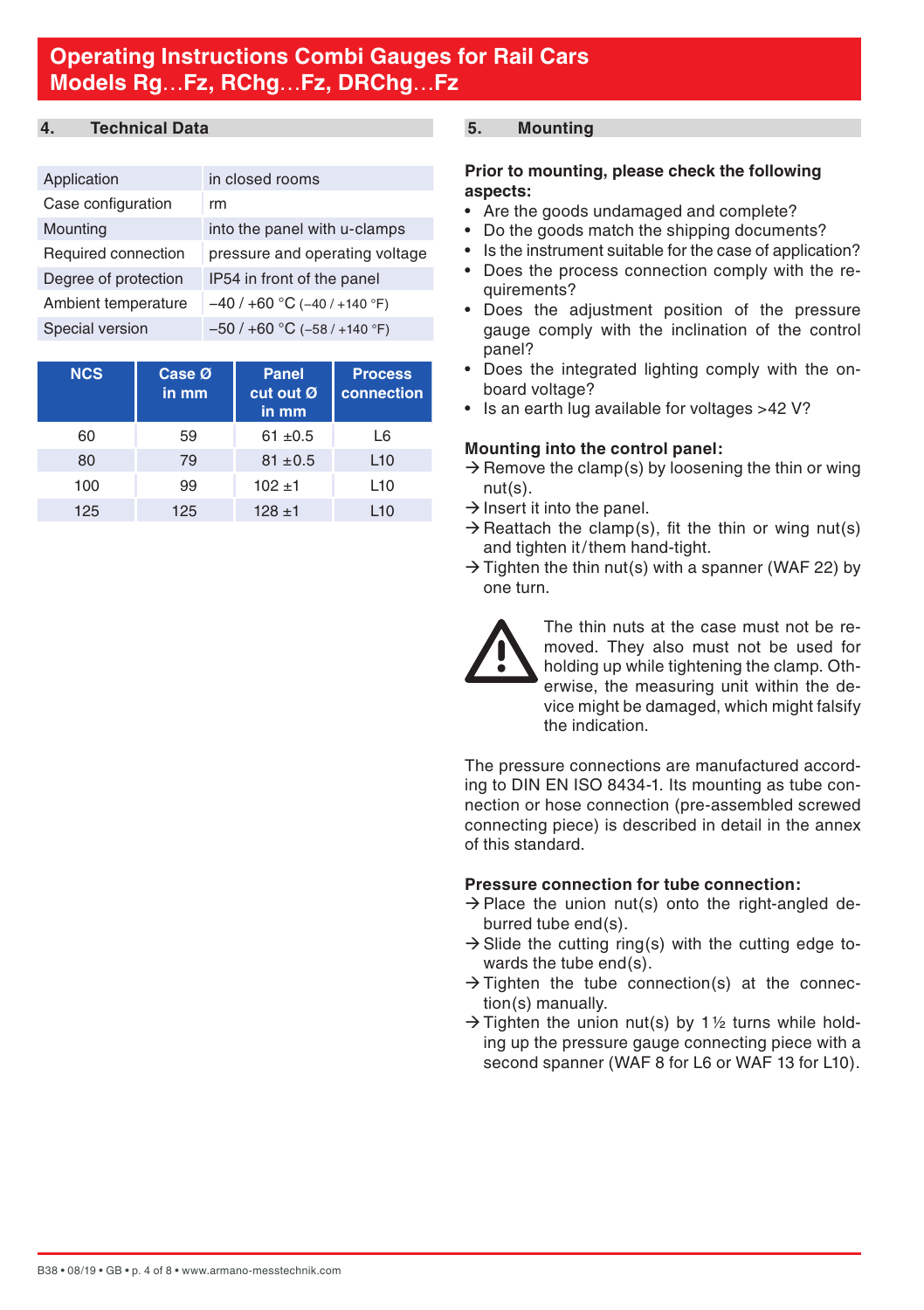### <span id="page-4-0"></span>**Pressure connection with pre-assembled screwed connecting piece (e.g. for hose connection):**

- $\rightarrow$  Place the tube end onto the pressure gauge connection(s) and tighten it hand-tight.
- $\rightarrow$  Tighten the union nut(s) by another 1/4 turn while holding up the pressure gauge connecting piece with a second spanner (WAF 8 for L6 or WAF 13 for L10).



The pressure connections are marked with a colour dot at the connection, matching the colour of the corresponding pointer.

The following applies:

- upper pressure connection rear pointer
- lower pressure connection front pointer

When connecting the pressure gauge, do not exert any force on the case. Hold up at the spanner flat of the pressure connection.

### **Installation of the power supply for direct lighting:**

### **Standard: blade receptacle**

- $\rightarrow$  Plug the grounding with blade receptacle onto the earth lug (if available).
- $\rightarrow$  Plug the power supply with two blade receptacles  $6.3\times0.8$  onto the socket (the polarity does not have to be considered – reverse polarity protected).

### **Optional: screwed socket**

 $\rightarrow$  Loosen he screws and fasten the prepared cable.

For lighting tests, the connected lighting can be pulled out of the pressure gauge with its socket.

#### **6. Operation**

Safe operation is ensured if the device has been properly connected.

If the adjusted position of installation deviates from the inclination angle of the control panel, measuring errors may occur.

A separate switch-on of the light bulb/LED lamp is not required.

The operation temperatures correspond to the storage temperatures. In case of ambient temperatures deviating from 20 °C, increased inaccuracies may occur.

### **7. Maintenance/Cleaning, Storage and Transport**



#### **CAUTION! Material damage and loss of warranty!**

- Any modifications or interventions in the device, made by the customer, might damage important parts or components. Such intervention leads to the loss of any warranty and manufacturer's responsibility!
- $\rightarrow$  Never modify the device or perform any repairs yourself.

#### **Maintenance:**

Pressure measuring instruments are generally maintenance-free.

To assure the accuracy of measurement, we recommend a regular examination of the instrument. For this, the instrument needs to be separated from the system.

Repairs may only be executed by the manufacturer.

#### **Cleaning:**

Cleaning can be carried out together with the cleaning of the control panel. No special measures are necessary.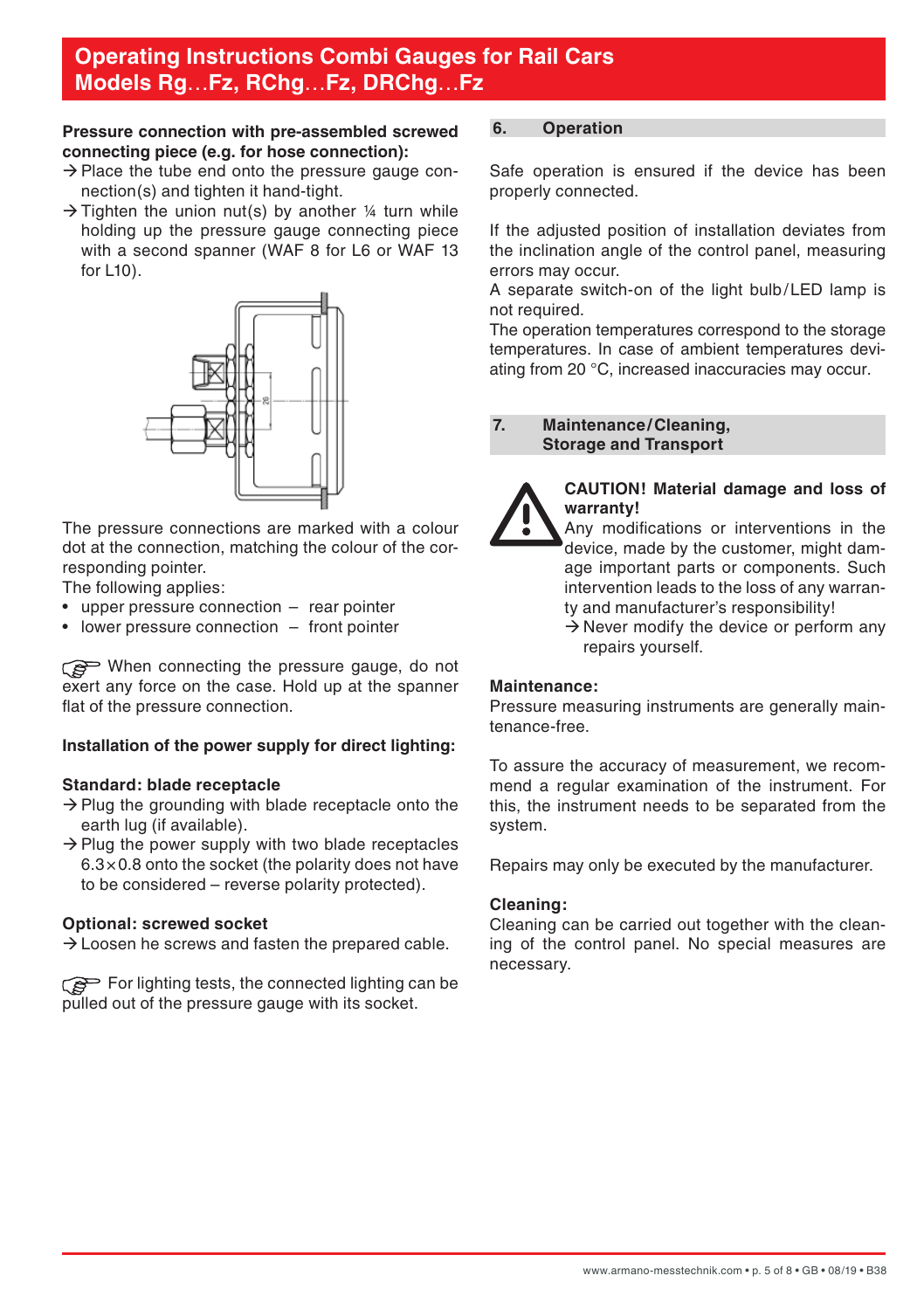#### <span id="page-5-0"></span>**Storage and Transport:**

Please keep the pressure measuring instruments in its original packaging until mounting and store them protected against damage due to external influences.

If a measuring instrument was removed (e.g. for testing), it should be carefully placed back in its original packaging for further storage.

In general, the storage temperature should not fall below or exceed the temperature limitations of −40 °C and +70 °C ( $\Rightarrow$  DIN EN 837-1 and DIN EN 837-3).

### **8. Dismounting and Disposal**



### **WARNING! Risk of injury!**

Never remove the device from a system in operation.

 Make sure that the system is switched off professionally.

#### **Before dismounting:**

Check before dismounting, whether the system

- is switched off.
- is in a safe and currentless state.
- is unpressurised and cooled down.

#### **Disposal:**



Please help protecting the environment and dispose of the used materials according to the valid regulations or to recycle them.

## **9. CE Conformity**

The CE marking of the instruments certifies the conformity with prevailing EU directives for placing products on the market within the European Community. The following directive applies:

2014/68/EU (PED)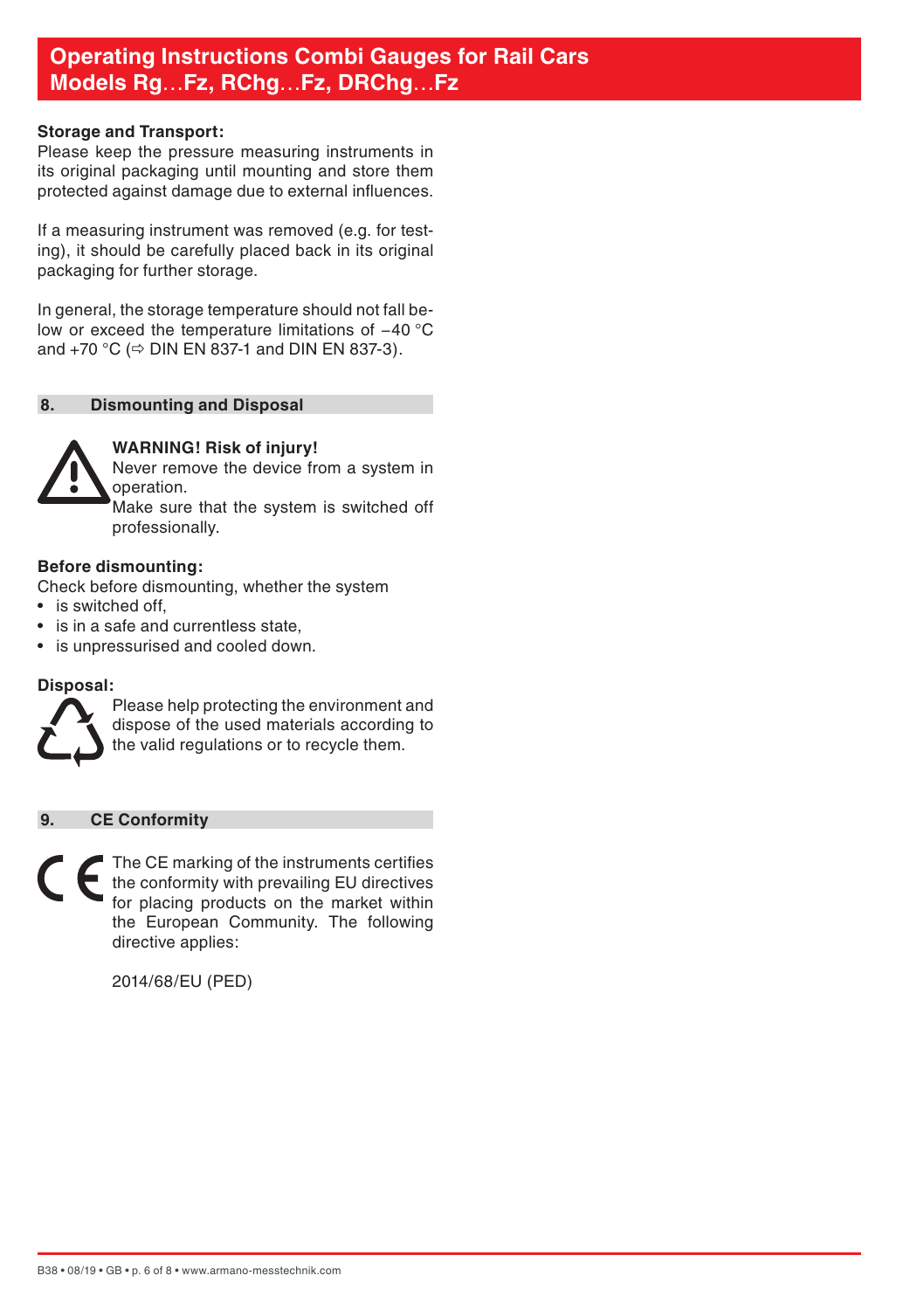#### <span id="page-6-0"></span>**10. Declarations of Conformity**